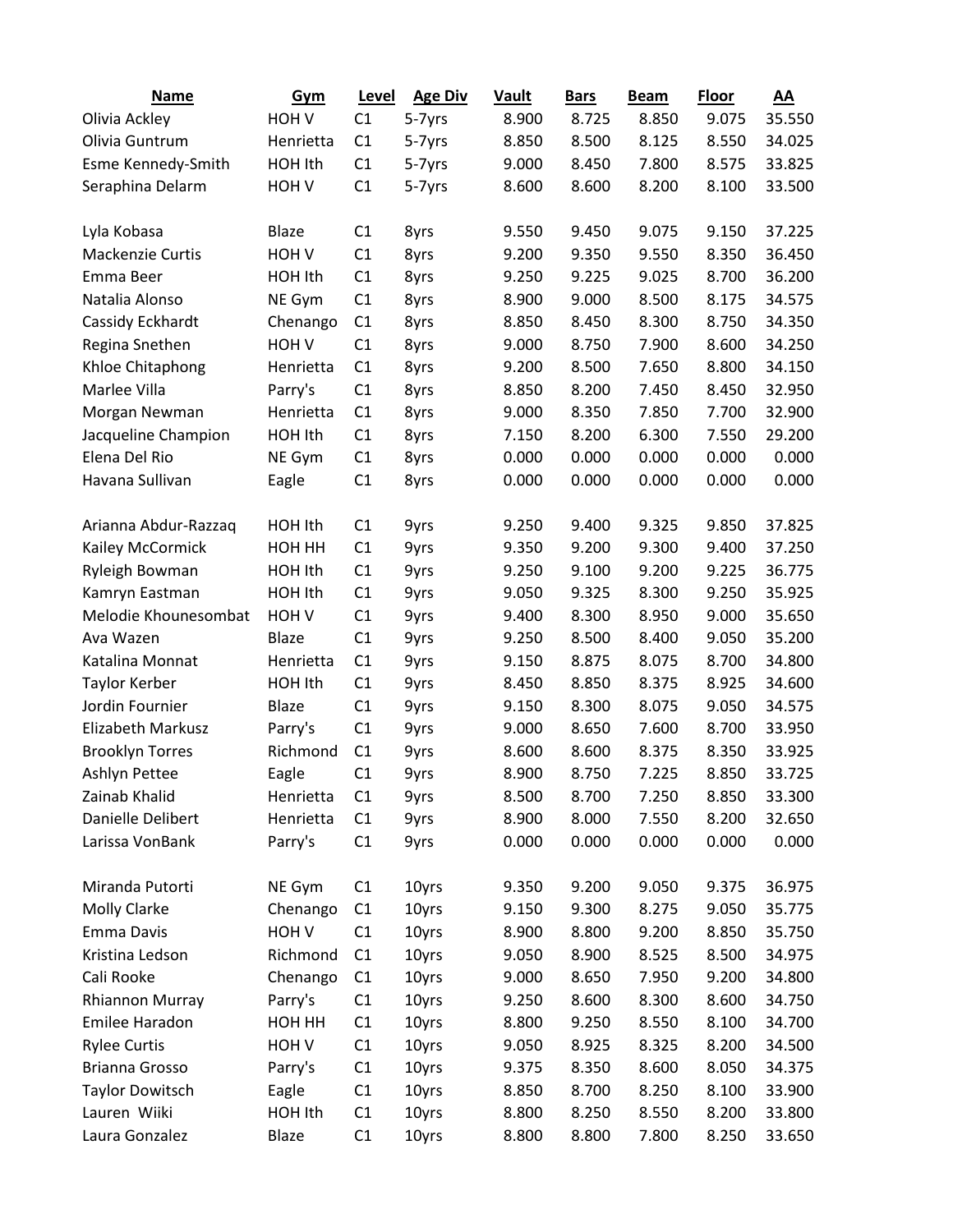| Averi Sellen         | Parry's          | C1             | 10yrs      | 8.900 | 8.575 | 7.600 | 7.450 | 32.525 |
|----------------------|------------------|----------------|------------|-------|-------|-------|-------|--------|
| Paige Murray         | HOH V            | C1             | 10yrs      | 8.800 | 7.750 | 7.100 | 8.100 | 31.750 |
| Abby Webster         | Henrietta        | C1             | 10yrs      | 8.700 | 8.550 | 6.925 | 7.550 | 31.725 |
| Gabriella Sicroff    | HOH Ith          | C1             | 10yrs      | 7.650 | 8.775 | 7.750 | 7.000 | 31.175 |
| <b>Riley Parke</b>   | Richmond         | C1             | 10yrs      | 8.100 | 6.750 | 6.850 | 7.850 | 29.550 |
|                      |                  |                |            |       |       |       |       |        |
| Alexa Applegate      | NE Gym           | C1             | 11yrs      | 9.350 | 8.800 | 8.950 | 9.450 | 36.550 |
| Alice Knipe          | HOH Ith          | C1             | 11yrs      | 9.350 | 9.100 | 8.750 | 9.200 | 36.400 |
| Theresa D'Amato-Neff | NE Gym           | C1             | 11yrs      | 9.400 | 9.100 | 9.050 | 8.500 | 36.050 |
| Jadyn Bobzien        | Chenango         | C1             | 11yrs      | 9.075 | 9.150 | 8.650 | 8.800 | 35.675 |
| Mara Wasuck          | Parry's          | C1             | 11yrs      | 9.300 | 8.950 | 8.375 | 8.650 | 35.275 |
| Giana Boland         | Blaze            | C1             | 11yrs      | 9.100 | 8.500 | 8.500 | 9.150 | 35.250 |
| Gabrielle Go         | Richmond         | C1             | 11yrs      | 9.150 | 8.675 | 9.025 | 8.300 | 35.150 |
| Lillie Allen         | Henrietta        | C1             | 11yrs      | 9.200 | 8.600 | 8.275 | 8.300 | 34.375 |
| Samantha Rick        | Richmond         | C1             | 11yrs      | 8.850 | 8.000 | 8.400 | 8.425 | 33.675 |
| Angelina Masotti     | HOH Ith          | C1             | 11yrs      | 8.800 | 8.625 | 8.300 | 7.550 | 33.275 |
| Brianna Taylor       | Henrietta        | C1             | 11yrs      | 8.900 | 8.500 | 7.250 | 7.500 | 32.150 |
| Neila Goldwyn        | HOH HH           | C1             | 11yrs      | 0.000 | 0.000 | 0.000 | 0.000 | 0.000  |
| Ella Kuno            | Blaze            | C1             | 11yrs      | 0.000 | 0.000 | 0.000 | 0.000 | 0.000  |
| Yadielys Santiago    | Henrietta        | C1             | 11yrs      | 0.000 | 0.000 | 0.000 | 0.000 | 0.000  |
| Zoya Alam            | Henrietta        | C1             | 11yrs      | 0.000 | 0.000 | 0.000 | 0.000 | 0.000  |
|                      |                  |                |            |       |       |       |       |        |
| Rachel Williams      | Chenango         | C1             | $12 + yrs$ | 9.525 | 9.375 | 8.525 | 9.700 | 37.125 |
| Hannah Scaffido      | HOH Ith          | C1             | $12 + yrs$ | 9.300 | 9.075 | 9.300 | 8.700 | 36.375 |
| Autumn Outman        | HOH HH           | C1             | $12+yrs$   | 9.200 | 8.900 | 8.600 | 9.425 | 36.125 |
| Annabelle Riker      | HOH Ith          | C1             | $12 + yrs$ | 9.100 | 9.075 | 8.775 | 8.950 | 35.900 |
| Amanda Gonzalez      | Richmond         | C1             | $12 + yrs$ | 9.150 | 8.700 | 9.300 | 8.700 | 35.850 |
| Hannah Weber         | NE Gym           | C1             | $12 + yrs$ | 9.250 | 9.300 | 8.175 | 8.550 | 35.275 |
| Leila Mzibri         | Henrietta        | C1             | $12 + yrs$ | 8.650 | 8.750 | 7.650 | 8.750 | 33.800 |
|                      |                  |                |            |       |       |       |       |        |
| <b>Gracie Natzle</b> | HOH <sub>V</sub> | C <sub>2</sub> | 5-8yrs     | 9.600 | 9.350 | 9.325 | 9.675 | 37.950 |
| Lilah Norman         | HOH Ith          | C <sub>2</sub> | 5-8yrs     | 9.625 | 9.300 | 8.400 | 9.025 | 36.350 |
| Keegan Nicolette     | HOH Ith          | C <sub>2</sub> | 5-8yrs     | 9.200 | 9.275 | 9.050 | 8.650 | 36.175 |
| Ruka Yamasaki        | HOH Ith          | C <sub>2</sub> | 5-8yrs     | 9.100 | 9.275 | 8.750 | 8.900 | 36.025 |
| Kalina Korinek       | HOH Ith          | C <sub>2</sub> | 5-8yrs     | 9.350 | 8.950 | 8.525 | 8.300 | 35.125 |
| <b>Elly Bachert</b>  | HOH HH           | C <sub>2</sub> | 5-8yrs     | 9.650 | 8.900 | 8.750 | 7.750 | 35.050 |
| Jemma Randall        | HOH HH           | C <sub>2</sub> | 5-8yrs     | 9.200 | 9.100 | 8.850 | 7.600 | 34.750 |
| Ayla Young           | HOH <sub>V</sub> | C <sub>2</sub> | 5-8yrs     | 8.500 | 9.100 | 8.750 | 8.350 | 34.700 |
| Alexa Rose           | Chenango         | C <sub>2</sub> | 5-8yrs     | 9.400 | 8.825 | 8.050 | 8.350 | 34.625 |
|                      |                  |                |            |       |       |       |       |        |
| Zeraya Wilson        | HOH HH           | C <sub>2</sub> | 9yrs       | 9.800 | 9.475 | 9.475 | 9.250 | 38.000 |
| Elianna Schneider    | HOH HH           | C <sub>2</sub> | 9yrs       | 9.600 | 9.325 | 9.225 | 8.700 | 36.850 |
| Kara Curione         | HOH HH           | C <sub>2</sub> | 9yrs       | 9.600 | 9.225 | 8.700 | 8.500 | 36.025 |
| Amelia Williams      | Blaze            | C <sub>2</sub> | 9yrs       | 9.050 | 9.000 | 8.550 | 8.900 | 35.500 |
| Corinne Flynn        | HOH <sub>V</sub> | C <sub>2</sub> | 9yrs       | 9.400 | 8.200 | 8.850 | 7.900 | 34.350 |
| Paige Maddaleno      | Henrietta        | C <sub>2</sub> | 9yrs       | 9.050 | 8.550 | 8.075 | 8.675 | 34.350 |
| Kira DeBruyne        | Henrietta        | C <sub>2</sub> | 9yrs       | 9.000 | 7.850 | 8.250 | 8.650 | 33.750 |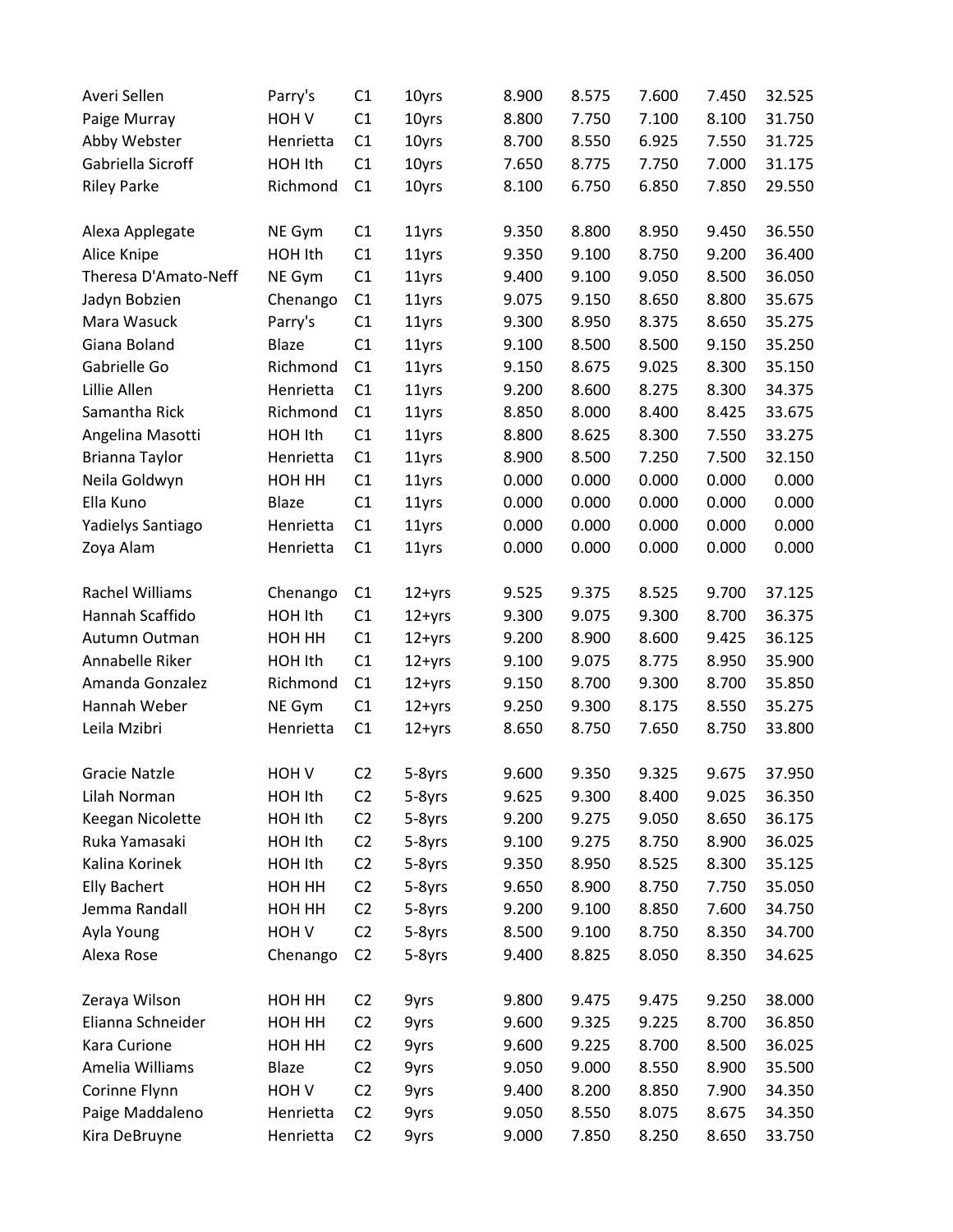| Grace Sabol                    | Chenango         | C <sub>2</sub> | 9yrs        | 9.250 | 8.750 | 7.600 | 8.150 | 33.750 |
|--------------------------------|------------------|----------------|-------------|-------|-------|-------|-------|--------|
| Lauren Hills                   | Blaze            | C <sub>2</sub> | 9yrs        | 0.000 | 0.000 | 0.000 | 0.000 | 0.000  |
|                                |                  |                |             |       |       |       |       |        |
| Samantha Carroll               | <b>Blaze</b>     | C <sub>2</sub> | 10yrs       | 9.525 | 9.200 | 9.425 | 9.400 | 37.550 |
| Cecilia Cowen                  | HOH HH           | C <sub>2</sub> | 10yrs       | 9.575 | 9.100 | 9.450 | 9.200 | 37.325 |
| <b>Eleanor Blumer</b>          | Blaze            | C <sub>2</sub> | 10yrs       | 9.475 | 9.225 | 9.250 | 9.175 | 37.125 |
| Gwen Zimmerman                 | HOH HH           | C <sub>2</sub> | 10yrs       | 9.600 | 9.225 | 9.300 | 8.725 | 36.850 |
| <b>Emmilene Griffiths</b>      | HOH <sub>V</sub> | C <sub>2</sub> | 10yrs       | 9.300 | 9.500 | 9.200 | 8.800 | 36.800 |
| Saige Lehman                   | HOH HH           | C <sub>2</sub> | 10yrs       | 9.700 | 9.050 | 9.125 | 8.450 | 36.325 |
| Vanessa Hoke                   | HOH <sub>V</sub> | C <sub>2</sub> | 10yrs       | 9.725 | 9.100 | 8.875 | 8.350 | 36.050 |
| Rylee Weed                     | HOH <sub>V</sub> | C <sub>2</sub> | 10yrs       | 9.250 | 8.900 | 9.325 | 8.000 | 35.475 |
| <b>Emily Malone</b>            | Blaze            | C2             | 10yrs       | 9.500 | 9.125 | 8.400 | 8.450 | 35.475 |
| Rheanna Valentine-Ackerr HOH V |                  | C <sub>2</sub> | 10yrs       | 9.350 | 9.175 | 8.525 | 8.075 | 35.125 |
| Julia Hay                      | <b>Blaze</b>     | C <sub>2</sub> | 10yrs       | 9.050 | 8.725 | 8.525 | 7.950 | 34.250 |
| Sydney Orr                     | Henrietta        | C <sub>2</sub> | 10yrs       | 8.850 | 8.000 | 8.950 | 8.300 | 34.100 |
| Marena DeBruyne                | Henrietta        | C <sub>2</sub> | 10yrs       | 9.200 | 7.800 | 8.750 | 8.000 | 33.750 |
|                                |                  |                |             |       |       |       |       |        |
| Jasenna Korinek                | HOH Ith          | C <sub>2</sub> | 11yrs       | 9.700 | 9.450 | 8.925 | 9.300 | 37.375 |
| Chloe Joseph                   | HOH Ith          | C <sub>2</sub> | 11yrs       | 9.700 | 9.375 | 9.300 | 8.950 | 37.325 |
| Adelynn Duron                  | <b>Blaze</b>     | C <sub>2</sub> | 11yrs       | 9.750 | 9.100 | 8.850 | 9.450 | 37.150 |
| Ava Bateman                    | <b>Blaze</b>     | C <sub>2</sub> | 11yrs       | 9.550 | 9.200 | 8.850 | 9.050 | 36.650 |
| Carissa Flynn                  | HOH V            | C <sub>2</sub> | 11yrs       | 9.650 | 9.250 | 9.075 | 8.450 | 36.425 |
| Ava Dilliplane                 | HOH Ith          | C <sub>2</sub> | 11yrs       | 9.650 | 9.000 | 8.500 | 8.800 | 35.950 |
| Nia Semon                      | Henrietta        | C <sub>2</sub> | 11yrs       | 9.300 | 8.550 | 8.625 | 9.175 | 35.650 |
| Ava Hoblet                     | Blaze            | C <sub>2</sub> | 11yrs       | 9.100 | 9.300 | 8.325 | 8.900 | 35.625 |
| Jadynn Warner                  | Chenango         | C <sub>2</sub> | 11yrs       | 9.650 | 8.300 | 8.525 | 8.500 | 34.975 |
| Justina Parsons                | Chenango         | C <sub>2</sub> | 11yrs       | 9.050 | 8.700 | 8.500 | 8.400 | 34.650 |
| <b>Abigail Turner</b>          | Chenango         | C <sub>2</sub> | 11yrs       | 9.450 | 8.725 | 8.000 | 8.200 | 34.375 |
| Aliya Elsamadony               | Henrietta        | C <sub>2</sub> | 11yrs       | 8.850 | 8.850 | 7.850 | 8.050 | 33.600 |
| Seaira Aceto                   | Henrietta        | C <sub>2</sub> | 11yrs       | 9.100 | 7.500 | 8.050 | 8.850 | 33.500 |
|                                |                  |                |             |       |       |       |       |        |
| Lydia Iacovelli                | HOH Ith          | C <sub>2</sub> | 12+yrs      | 9.600 | 9.125 | 9.075 | 8.550 | 36.350 |
| <b>Brigid Teaken</b>           | Blaze            | C <sub>2</sub> | $12 + yrs$  | 9.500 | 9.575 | 8.975 | 8.200 | 36.250 |
| <b>Megan Freitag</b>           | HOH Ith          | C <sub>2</sub> | $12 + yrs$  | 9.000 | 9.000 | 8.925 | 9.000 | 35.925 |
| Madalyn Bouton                 | HOH HH           | C <sub>2</sub> | $12 + yrs$  | 9.575 | 8.925 | 8.475 | 8.750 | 35.725 |
| Georgie Paparo                 | Blaze            | C <sub>2</sub> | $12 + yrs$  | 9.550 | 8.700 | 8.850 | 8.500 | 35.600 |
| <b>Grace Nevol</b>             | Henrietta        | C <sub>2</sub> | $12 + yrs$  | 8.800 | 8.600 | 9.200 | 8.725 | 35.325 |
| Louisa Miller-Out              | HOH Ith          | C <sub>2</sub> | $12 + yrs$  | 8.800 | 8.850 | 8.875 | 8.525 | 35.050 |
| Cari Wasson                    | Chenango         | C <sub>2</sub> | $12 + yrs$  | 8.950 | 8.400 | 8.450 | 8.450 | 34.250 |
| Kenna Cusack-Miller            | HOH Ith          | C <sub>2</sub> | $12 + yrs$  | 0.000 | 0.000 | 0.000 | 0.000 | 0.000  |
|                                |                  |                |             |       |       |       |       |        |
| Aleah Smith                    | HOH Ith          | $B^*$          | $9-10$ yrs  | 9.150 | 9.000 | 8.100 | 9.700 | 35.950 |
| Brookelynn McAlister           | HOH <sub>V</sub> | $B^*$          | $9-10$ yrs  | 9.050 | 8.800 | 7.775 | 8.775 | 34.400 |
|                                |                  |                |             |       |       |       |       |        |
| Ariana Ryan                    | Blaze            | B*             | $11-12$ yrs | 9.300 | 9.250 | 9.400 | 9.425 | 37.375 |
| Leah Buddendeck                | Eagle            | B*             | $11-12$ yrs | 9.000 | 9.050 | 9.450 | 9.775 | 37.275 |
| <b>Bridget Garrett</b>         | HOH Ith          | $B^*$          | $11-12$ yrs | 9.550 | 9.075 | 8.600 | 9.475 | 36.700 |
|                                |                  |                |             |       |       |       |       |        |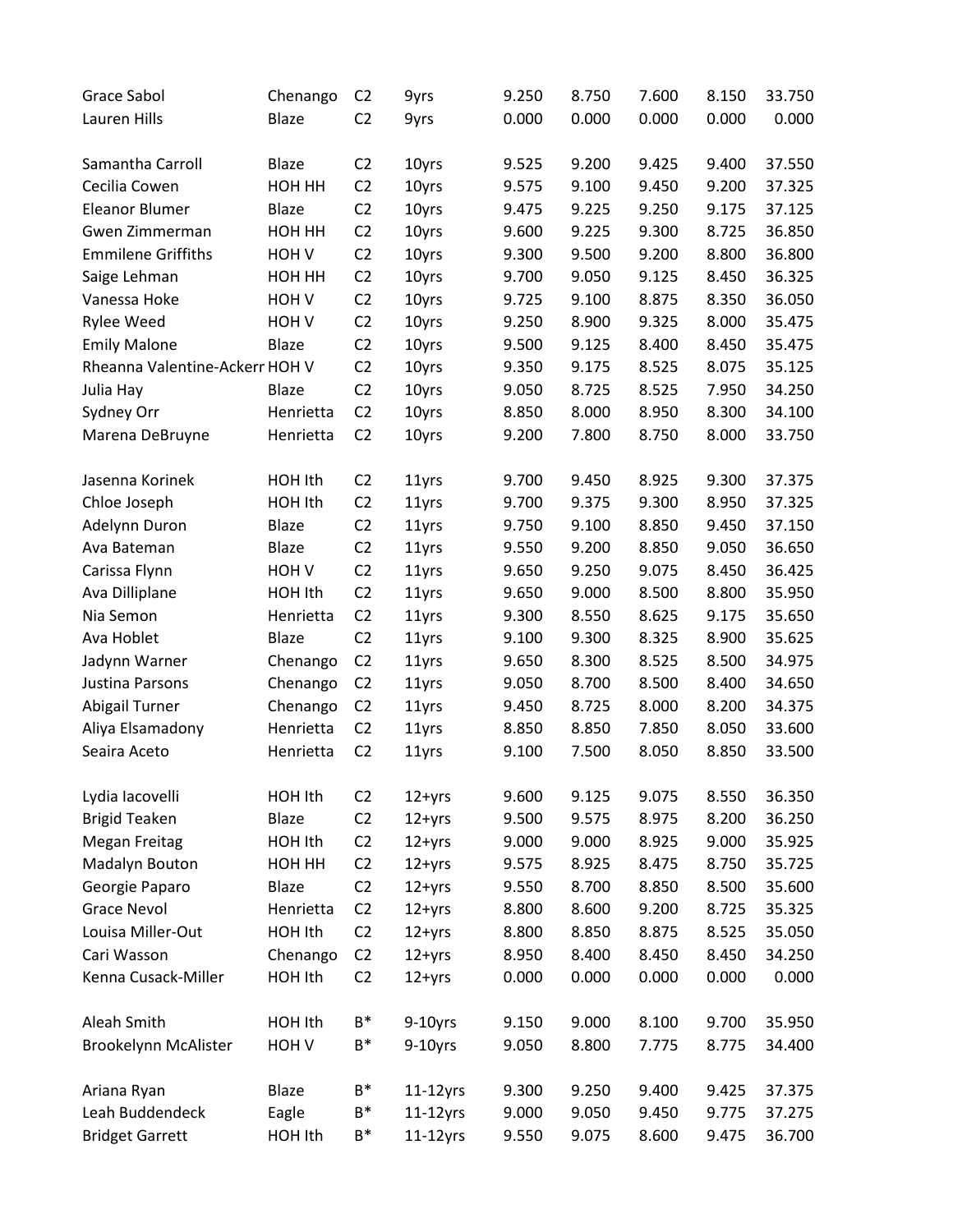| Rhory Benjamin            | <b>Blaze</b>     | B*        | $11-12$ yrs | 8.550 | 8.950 | 9.100 | 9.400 | 36.000 |
|---------------------------|------------------|-----------|-------------|-------|-------|-------|-------|--------|
| Ella Robertson            | Blaze            | B*        | $11-12$ yrs | 9.200 | 8.700 | 8.900 | 9.200 | 36.000 |
| Angelina Porras           | HOH Ith          | B*        | $11-12$ yrs | 0.000 | 0.000 | 0.000 | 0.000 | 0.000  |
|                           |                  |           |             |       |       |       |       |        |
| Lauren Rupert             | <b>Blaze</b>     | B*        | $13-17$ yrs | 9.500 | 9.325 | 9.100 | 9.225 | 37.150 |
| Grace Ciaravino           | HOH V            | B*        | $13-17$ yrs | 9.225 | 8.925 | 8.825 | 9.050 | 36.025 |
| Lauren Addario            | Blaze            | B*        | 13-17yrs    | 9.450 | 8.775 | 8.450 | 9.200 | 35.875 |
| <b>Grace Hunt</b>         | Blaze            | B*        | $13-17$ yrs | 9.100 | 8.625 | 8.875 | 9.200 | 35.800 |
| Jazelyn Franklin          | Blaze            | B*        | $13-17$ yrs | 9.150 | 7.600 | 9.200 | 9.250 | 35.200 |
| Julia Sherwin             | Blaze            | B*        | $13-17$ yrs | 8.350 | 9.125 | 8.400 | 9.000 | 34.875 |
| Kate Ciaravino            | HOH V            | BR        | 6-9yrs      | 9.100 | 8.700 | 8.925 | 8.700 | 35.425 |
| Molly Sheridan            | HOH <sub>V</sub> | BR        | 6-9yrs      | 8.800 | 9.025 | 8.525 | 8.400 | 34.750 |
| Sarah Payne               | Parry's          | <b>BR</b> | 6-9yrs      | 9.050 | 8.000 | 8.925 | 8.350 | 34.325 |
| Kimora Kirby              | HOH HH           | <b>BR</b> | 6-9yrs      | 9.200 | 8.100 | 8.050 | 8.875 | 34.225 |
| Morgane Wethey            | Eagle            | BR        | 6-9yrs      | 8.850 | 8.000 | 8.200 | 9.150 | 34.200 |
| Vanessa Quinn             | NE Gym           | <b>BR</b> | 6-9yrs      | 8.800 | 8.275 | 8.450 | 8.250 | 33.775 |
| Savanna Overton           | Joan's           | <b>BR</b> | 6-9yrs      | 7.400 | 8.100 | 8.100 | 8.450 | 32.050 |
| Kendell Little            | Chenango         | <b>BR</b> | 6-9yrs      | 6.500 | 8.250 | 8.175 | 8.900 | 31.825 |
|                           |                  |           |             |       |       |       |       |        |
| <b>Autumn Hames</b>       | Parry's          | <b>BR</b> | 10yrs       | 8.800 | 8.800 | 9.350 | 8.850 | 35.800 |
| Lizzy Zacholl             | Blaze            | <b>BR</b> | 10yrs       | 9.150 | 8.950 | 8.225 | 9.125 | 35.450 |
| Sophie Sugrue             | Blaze            | BR        | 10yrs       | 8.550 | 9.125 | 8.725 | 8.900 | 35.300 |
| <b>Britney Wheeler</b>    | HOH HH           | BR        | 10yrs       | 9.000 | 8.250 | 8.800 | 9.200 | 35.250 |
| <b>Audrey Hart</b>        | HOH HH           | <b>BR</b> | 10yrs       | 8.600 | 8.550 | 9.050 | 8.350 | 34.550 |
| Elizabeth Lawlor          | NE Gym           | <b>BR</b> | 10yrs       | 8.550 | 8.675 | 8.450 | 8.350 | 34.025 |
| Maggie McKenna            | NE Gym           | <b>BR</b> | 10yrs       | 9.250 | 8.500 | 7.125 | 8.500 | 33.375 |
| <b>Mary Davies</b>        | Chenango         | <b>BR</b> | 10yrs       | 8.550 | 7.800 | 7.025 | 9.125 | 32.500 |
| Casey Large               | NE Gym           | <b>BR</b> | 10yrs       | 8.800 | 7.450 | 8.050 | 8.100 | 32.400 |
| Sarah Peebles             | Joan's           | ΒR        | 10yrs       | 8.300 | 8.000 | 7.700 | 7.300 | 31.300 |
| Gillian Safavizadeh       | Parry's          | <b>BR</b> | 10yrs       | 0.000 | 0.000 | 0.000 | 0.000 | 0.000  |
| Abby Reppert              | HOH HH           | <b>BR</b> | 11 A yrs    | 9.200 | 8.875 | 9.050 | 9.300 | 36.425 |
| <b>Brielle Dawkins</b>    | Blaze            | <b>BR</b> | 11 A yrs    | 9.150 | 8.850 | 8.650 | 9.025 | 35.675 |
| Aliza Proulx              | HOH Ith          | <b>BR</b> | 11 A yrs    | 8.750 | 8.450 | 8.775 | 9.025 | 35.000 |
| <b>Brooke Terwilliger</b> | HOH HH           | <b>BR</b> | 11 A yrs    | 9.000 | 8.650 | 8.450 | 8.850 | 34.950 |
| Madelyn Green             | HOH V            | <b>BR</b> | 11 A yrs    | 8.650 | 7.750 | 8.700 | 9.100 | 34.200 |
| Mallory Johnson           | Henrietta        | <b>BR</b> | 11 A yrs    | 8.925 | 8.300 | 8.300 | 8.550 | 34.075 |
| <b>Emily Perkins</b>      | Blaze            | <b>BR</b> | 11 A yrs    | 8.650 | 8.450 | 8.200 | 8.700 | 34.000 |
| Megan Swan                | NE Gym           | <b>BR</b> | 11 A yrs    | 9.050 | 7.750 | 8.200 | 8.900 | 33.900 |
| Isabella Putrino          | HOH <sub>V</sub> | <b>BR</b> | 11 A yrs    | 8.700 | 8.000 | 8.250 | 8.325 | 33.275 |
| Hope Ahlquist             | Henrietta        | <b>BR</b> | 11 A yrs    | 8.450 | 7.400 | 7.950 | 8.700 | 32.500 |
| Emilia Bolster            | Eagle            | <b>BR</b> | 11 A yrs    | 8.450 | 7.325 | 7.600 | 9.000 | 32.375 |
| Abigail Putrino           | HOH <sub>V</sub> | <b>BR</b> | 11 A yrs    | 8.150 | 5.450 | 7.425 | 8.250 | 29.275 |
| Karin Acosta              | NE Gym           | <b>BR</b> | 11 A yrs    | 0.000 | 0.000 | 0.000 | 0.000 | 0.000  |
|                           |                  |           |             |       | 0.000 |       | 0.000 | 0.000  |
| Michelina Shady           | Chenango         | BR        | 11 A yrs    | 0.000 |       | 0.000 |       |        |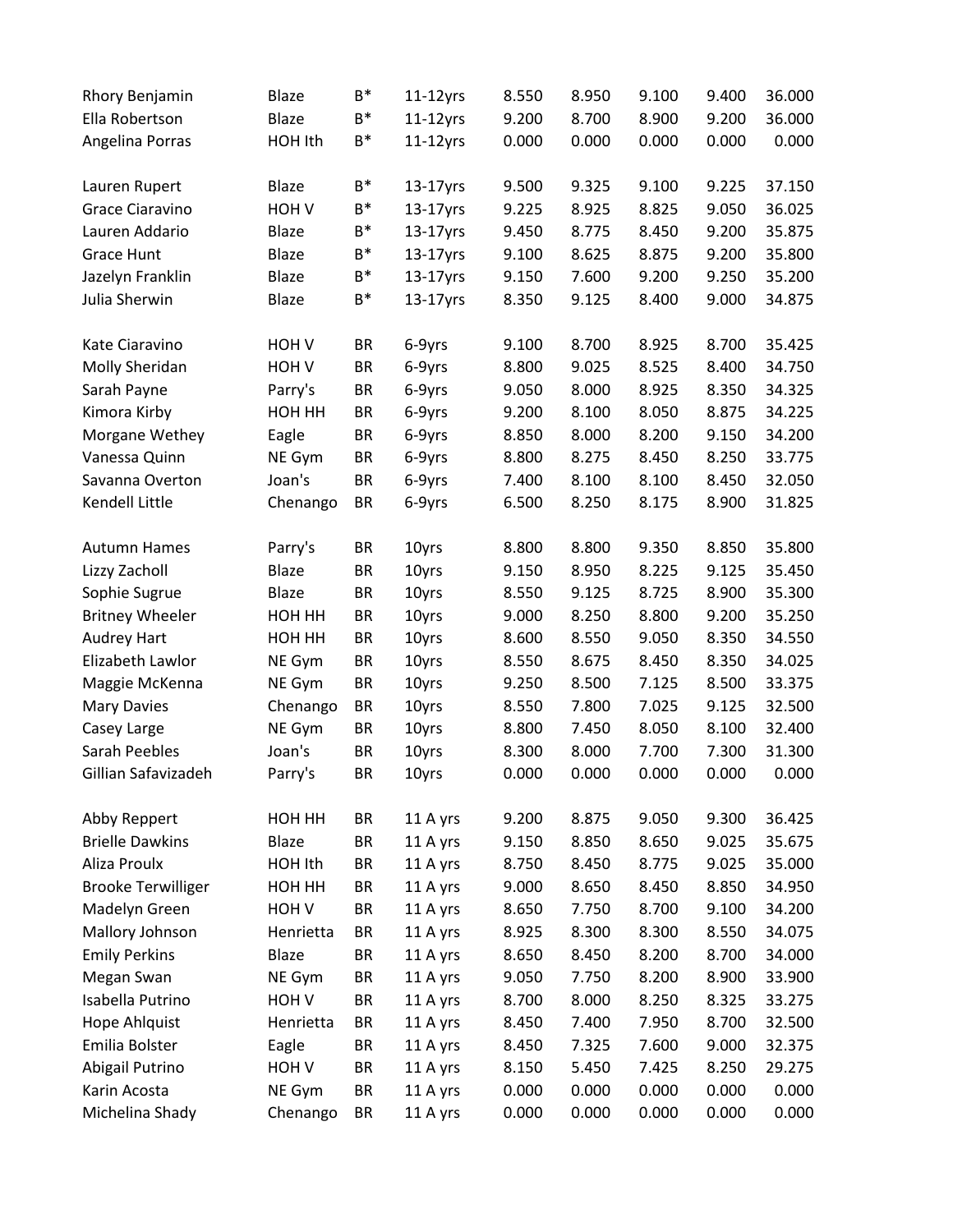| Chiara Poust                 | NE Gym           | <b>BR</b> | 11 B yrs   | 9.200 | 9.300 | 9.050 | 9.350 | 36.900 |
|------------------------------|------------------|-----------|------------|-------|-------|-------|-------|--------|
| Emma Bachert                 | HOH HH           | <b>BR</b> | 11 B yrs   | 9.050 | 8.450 | 9.250 | 9.100 | 35.850 |
| Elena Rose                   | Chenango         | <b>BR</b> | 11 B yrs   | 9.150 | 8.200 | 8.925 | 9.450 | 35.725 |
| Amara Eiholzer               | Parry's          | <b>BR</b> | 11 B yrs   | 8.550 | 8.700 | 8.800 | 8.800 | 34.850 |
| Emma Oertel                  | NE Gym           | <b>BR</b> | 11 B yrs   | 9.000 | 7.775 | 8.550 | 9.450 | 34.775 |
| Danetta Mormon               | NE Gym           | <b>BR</b> | 11 B yrs   | 9.150 | 7.300 | 8.600 | 9.050 | 34.100 |
| Mattison Krol                | Parry's          | <b>BR</b> | 11 B yrs   | 8.550 | 8.125 | 8.900 | 8.300 | 33.875 |
| Dabria Dawkins               | Blaze            | <b>BR</b> | 11 B yrs   | 8.800 | 8.200 | 8.250 | 8.400 | 33.650 |
| Victoria Winesman            | Eagle            | <b>BR</b> | 11 B yrs   | 7.750 | 8.250 | 8.550 | 8.900 | 33.450 |
| <b>Genevieve Fritz</b>       | HOH Ith          | <b>BR</b> | 11 B yrs   | 8.550 | 8.250 | 8.750 | 7.750 | 33.300 |
| Rubi Zabielowicz             | Joan's           | <b>BR</b> | 11 B yrs   | 8.150 | 7.850 | 8.300 | 8.650 | 32.950 |
| Remy Cleland                 | Parry's          | <b>BR</b> | 11 B yrs   | 7.800 | 8.000 | 8.275 | 8.550 | 32.625 |
| <b>Madison Alton</b>         | HOH <sub>V</sub> | <b>BR</b> | 11 B yrs   | 0.000 | 0.000 | 0.000 | 0.000 | 0.000  |
| Mary Moore                   | Eagle            | <b>BR</b> | 12yrs      | 9.100 | 8.850 | 9.325 | 9.300 | 36.575 |
| Erika Nerzak                 | Chenango         | <b>BR</b> | 12yrs      | 9.200 | 8.200 | 9.425 | 9.650 | 36.475 |
| Kaitlyn Carroll              | Blaze            | <b>BR</b> | 12yrs      | 9.200 | 8.750 | 9.350 | 9.100 | 36.400 |
| Olivia Dramer                | Eagle            | <b>BR</b> | 12yrs      | 9.100 | 8.925 | 9.225 | 8.975 | 36.225 |
| Maggie Fitzgerald            | Chenango         | <b>BR</b> | 12yrs      | 9.000 | 8.400 | 9.525 | 9.250 | 36.175 |
| <b>Madison Bianco</b>        | <b>Blaze</b>     | <b>BR</b> | 12yrs      | 9.200 | 8.375 | 9.300 | 9.075 | 35.950 |
| Marianna Gerdus              | Chenango         | <b>BR</b> | 12yrs      | 8.800 | 7.800 | 9.550 | 9.425 | 35.575 |
| Cayna Mangine                | Parry's          | <b>BR</b> | 12yrs      | 9.100 | 8.225 | 9.075 | 9.100 | 35.500 |
| Kate Keresztes               | HOH Ith          | <b>BR</b> | 12yrs      | 9.100 | 8.750 | 9.050 | 8.450 | 35.350 |
| <b>Molly Crookes</b>         | NE Gym           | BR        | 12yrs      | 8.600 | 8.625 | 8.875 | 8.550 | 34.650 |
| <b>Bryn Terwilliger</b>      | HOH HH           | <b>BR</b> | 12yrs      | 8.800 | 9.100 | 8.750 | 7.950 | 34.600 |
| <b>Reilly Meredith</b>       | NE Gym           | <b>BR</b> | 12yrs      | 9.000 | 8.325 | 8.700 | 8.575 | 34.600 |
| Tara Beebe                   | HOH Ith          | <b>BR</b> | 12yrs      | 8.600 | 8.200 | 8.950 | 8.600 | 34.350 |
| Avalon Lee                   | HOH Ith          | <b>BR</b> | 12yrs      | 8.050 | 8.400 | 9.000 | 8.250 | 33.700 |
| <b>Joy Davis</b>             | Parry's          | <b>BR</b> | 12yrs      | 8.800 | 7.900 | 7.950 | 8.725 | 33.375 |
| Jazlyn Flanagan              | NE Gym           | <b>BR</b> | 12yrs      | 8.600 | 7.975 | 8.525 | 7.750 | 32.850 |
| Tivona Hilbig-Bokaer         | HOH Ith          | <b>BR</b> | 13yrs      | 9.450 | 8.900 | 9.150 | 9.500 | 37.000 |
| Cayden Lyons                 | HOH Ith          | <b>BR</b> | 13yrs      | 8.600 | 9.200 | 8.925 | 9.375 | 36.100 |
| Angelina Bristol             | Blaze            | <b>BR</b> | 13yrs      | 9.525 | 8.525 | 8.750 | 9.200 | 36.000 |
| <b>Madison Passante</b>      | Blaze            | <b>BR</b> | 13yrs      | 9.400 | 8.450 | 8.500 | 9.200 | 35.550 |
| Jane Jennings                | Joan's           | BR        | 13yrs      | 8.550 | 8.475 | 9.150 | 9.150 | 35.325 |
| Delilah Brown                | HOH <sub>V</sub> | <b>BR</b> | 13yrs      | 9.050 | 8.400 | 8.850 | 8.800 | 35.100 |
| Serena Bardin                | Blaze            | <b>BR</b> | 13yrs      | 9.600 | 8.300 | 7.850 | 8.600 | 34.350 |
| Soleil Lucarelli             | NE Gym           | BR        | 13yrs      | 8.750 | 8.725 | 8.525 | 8.250 | 34.250 |
| <b>Tawny Day</b>             | Parry's          | <b>BR</b> | 13yrs      | 8.250 | 8.700 | 8.425 | 8.250 | 33.625 |
| Lyndsey Testen               | HOH HH           | <b>BR</b> | 13yrs      | 0.000 | 0.000 | 0.000 | 0.000 | 0.000  |
| Margaret Kops                | HOH Ith          | BR        | $14 + yrs$ | 9.525 | 8.550 | 8.900 | 9.425 | 36.400 |
| Harper Stoppacher            | Blaze            | <b>BR</b> | $14 + yrs$ | 9.425 | 8.825 | 8.825 | 9.300 | 36.375 |
| Grace Giombetti              | NE Gym           | <b>BR</b> | 14+yrs     | 9.100 | 9.150 | 8.800 | 9.150 | 36.200 |
| Paige Tomberelli             | HOH Ith          | <b>BR</b> | $14 + yrs$ | 9.450 | 7.750 | 9.150 | 9.275 | 35.625 |
| <b>Goldali Danberg-Biggs</b> | HOH Ith          | <b>BR</b> | $14 + yrs$ | 8.800 | 8.725 | 9.250 | 8.750 | 35.525 |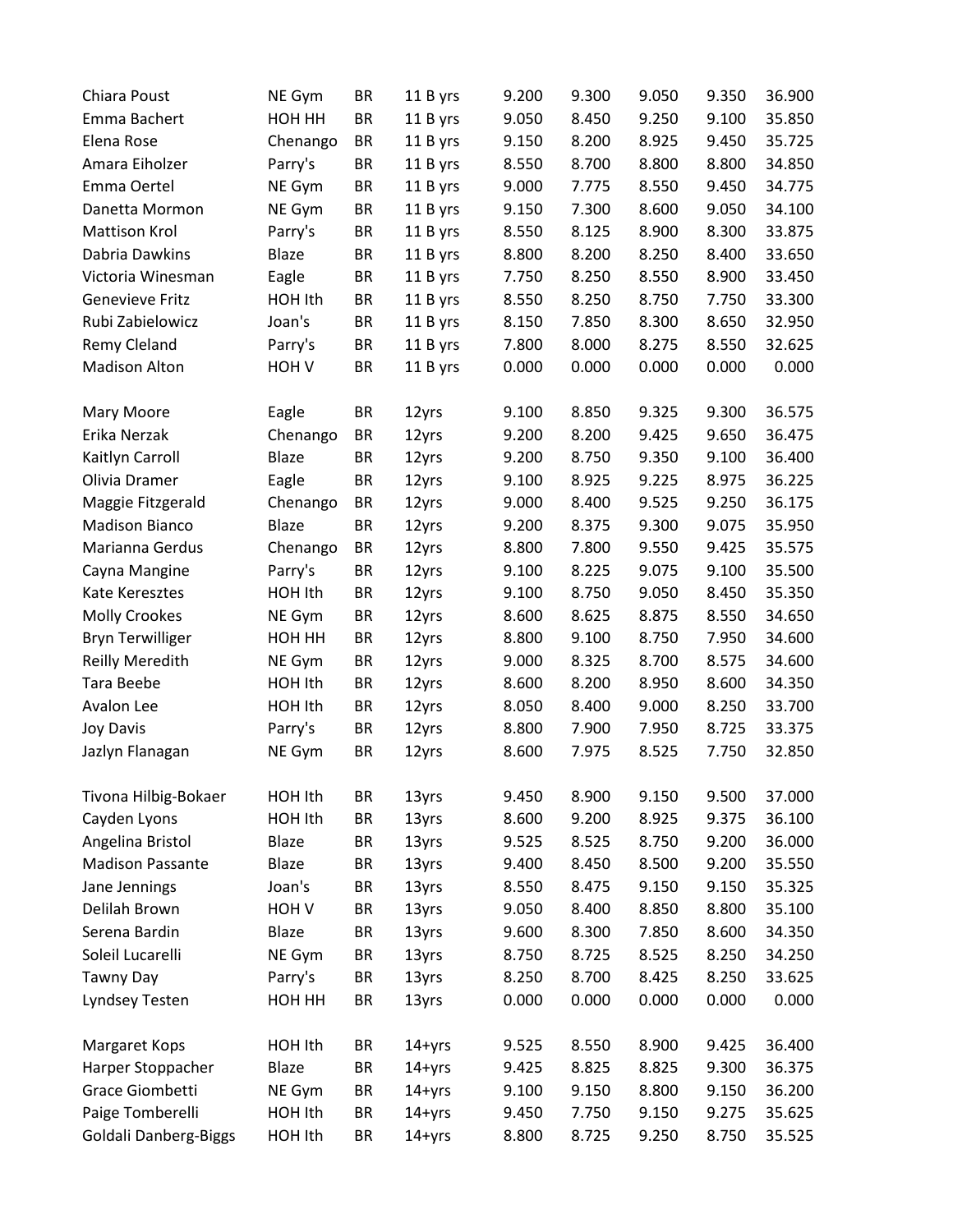| Allie Vanetti                     | Blaze            | BR        | $14 + yrs$ | 9.500 | 8.250 | 8.525 | 9.100 | 35.375 |
|-----------------------------------|------------------|-----------|------------|-------|-------|-------|-------|--------|
| Morgan Mordock-Bowers HOH Ith     |                  | BR        | $14 + yrs$ | 9.200 | 7.700 | 9.175 | 9.175 | 35.250 |
| Brianna Finn                      | Joan's           | BR        | $14 + yrs$ | 9.000 | 8.950 | 8.525 | 8.775 | 35.250 |
| Sydney White                      | HOH HH           | BR        | $14 + yrs$ | 9.000 | 7.650 | 8.475 | 8.700 | 33.825 |
| Ashley LaPrade                    | Joan's           | BR        | $14 + yrs$ | 8.450 | 8.800 | 8.500 | 7.800 | 33.550 |
| Katie Wandell                     | HOH HH           | BR        | $14 + yrs$ | 8.150 | 8.600 | 8.500 | 7.900 | 33.150 |
| Ali Destefano                     | GC <sub>2</sub>  | <b>BR</b> | $14 + yrs$ | 8.100 | 7.350 | 8.300 | 8.700 | 32.450 |
| Carly Verrette                    | GC <sub>2</sub>  | BR        | $14 + yrs$ | 8.200 | 7.050 | 8.875 | 8.250 | 32.375 |
| Nicole Wowk                       | HOH V            | SI        | $8-11$ yrs | 9.300 | 9.200 | 9.400 | 9.000 | 36.900 |
| Marisa Jett                       | HOH Ith          | SI        | $8-11$ yrs | 9.425 | 9.150 | 8.750 | 9.250 | 36.575 |
| Jenna Allen                       | HOH <sub>V</sub> | SI        | $8-11$ yrs | 8.900 | 8.350 | 9.050 | 9.175 | 35.475 |
| Mikenna Komuda                    | Parry's          | SI        | $8-11$ yrs | 9.275 | 8.050 | 8.450 | 8.825 | 34.600 |
| Nina Scott                        | Henrietta        | SI        | $8-11$ yrs | 9.150 | 8.300 | 7.800 | 8.750 | 34.000 |
| <b>Emma Rivers</b>                | NE Gym           | SI        | $8-11$ yrs | 9.200 | 8.800 | 7.050 | 8.400 | 33.450 |
| Hope Adigun                       | Parry's          | SI        | $8-11$ yrs | 8.800 | 7.000 | 7.700 | 8.450 | 31.950 |
| Raegan Decoteau                   | Joan's           | SI        | $8-11$ yrs | 0.000 | 0.000 | 0.000 | 0.000 | 0.000  |
| Molly Pompeii                     | HOH <sub>V</sub> | SI        | 12yrs      | 9.025 | 9.050 | 9.300 | 9.700 | 37.075 |
| Victoria Zhuravlev                | Parry's          | SI        | 12yrs      | 9.275 | 8.800 | 8.775 | 8.850 | 35.700 |
| Allison Rem                       | NE Gym           | SI        | 12yrs      | 9.150 | 7.000 | 8.675 | 9.250 | 34.075 |
| Gianna Lawrence                   | Chenango         | SI        | 12yrs      | 9.000 | 8.050 | 8.300 | 8.650 | 34.000 |
| Kendra Roggie                     | Joan's           | SI        | 12yrs      | 0.000 | 0.000 | 0.000 | 0.000 | 0.000  |
| Rachel Kline                      | HOH Ith          | SI        | 13yrs      | 9.200 | 8.550 | 9.350 | 9.400 | 36.500 |
| Zoe Potamianos                    | Blaze            | SI        | 13yrs      | 9.600 | 8.350 | 8.250 | 8.100 | 34.300 |
| Elise Mayer                       | HOH <sub>V</sub> | SI        | 13yrs      | 9.200 | 8.500 | 7.100 | 9.325 | 34.125 |
| Amanda Evanitsky                  | Chenango         | SI        | 13yrs      | 9.125 | 8.000 | 8.500 | 8.275 | 33.900 |
| Samantha Conn                     | Chenango         | SI        | 13yrs      | 9.250 | 7.850 | 7.675 | 9.000 | 33.775 |
| Angelica DeGuardia                | Joan's           | SI        | 13yrs      | 8.750 | 8.400 | 8.425 | 8.150 | 33.725 |
| <b>Alison MacCue</b>              | Joan's           | SI        | 13yrs      | 9.000 | 8.550 | 7.950 | 8.000 | 33.500 |
| Delaney Calabria                  | Blaze            | SI        | 13yrs      | 8.900 | 8.400 | 6.775 | 8.650 | 32.725 |
| Emma Dicob                        | Joan's           | SI        | 13yrs      | 8.500 | 8.450 | 7.350 | 8.350 | 32.650 |
| Cayden Lyons (Bm)                 | HOH Ith          | SI        | 13yrs      | 0.000 | 0.000 | 7.775 | 0.000 | 7.775  |
| Morgan Moser                      | Joan's           | SI        | 13yrs      | 0.000 | 0.000 | 0.000 | 0.000 | 0.000  |
| Savannah Kampnich                 | Joan's           | SI        | 13yrs      | 0.000 | 0.000 | 0.000 | 0.000 | 0.000  |
| Deannah Kampnich                  | Joan's           | SI        | 13yrs      | 0.000 | 0.000 | 0.000 | 0.000 | 0.000  |
| Caitlyn Anderson                  | HOH Ith          | SI        | 14yrs      | 9.475 | 8.900 | 9.075 | 9.700 | 37.150 |
| Sarah Hills                       | Blaze            | SI        | 14yrs      | 9.525 | 8.925 | 9.075 | 9.000 | 36.525 |
| Andi Hunt                         | Blaze            | SI        | 14yrs      | 9.300 | 8.700 | 8.000 | 8.550 | 34.550 |
| <b>Trinity Walters</b>            | NE Gym           | SI        | 14yrs      | 8.950 | 7.950 | 8.500 | 9.050 | 34.450 |
| Kalista Stark                     | Blaze            | SI        | 14yrs      | 9.300 | 7.250 | 8.175 | 9.350 | 34.075 |
| Carissa Pienkowski                | Blaze            | SI        | 14yrs      | 9.000 | 8.525 | 7.700 | 8.600 | 33.825 |
| Kaye Lawton                       | Parry's          | SI        | 14yrs      | 8.750 | 7.850 | 8.700 | 8.200 | 33.500 |
| Kamryn Roher                      | Parry's          | SI        | 14yrs      | 9.050 | 7.550 | 7.875 | 8.150 | 32.625 |
| Paige Tomberelli (Bm, Fx) HOH Ith |                  | SI        | 14yrs      | 0.000 | 0.000 | 8.350 | 8.250 | 16.600 |